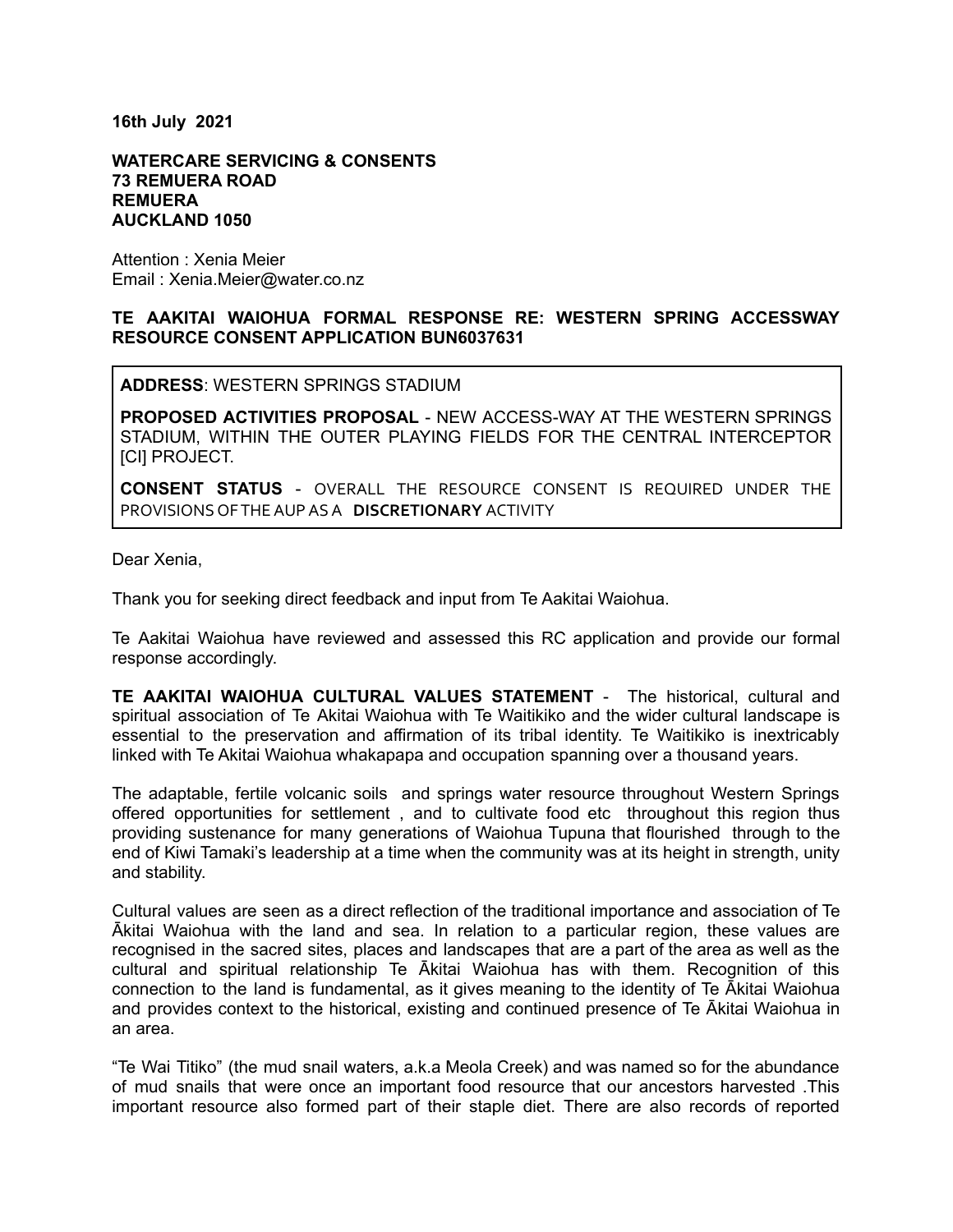burials within the area with tangible reminders of occupation spanning many generations very much still evident when you walk throughout the park and observe intact midden in areas where pathways have cut across and destroyed most of the taonga.Te Aakitai Waiohua also acknowledge the multiple Iwi overlapping interests in this area.

**ASSESSMENT FINDINGS -** Te Ākitai Waiohua are pleased to see the implementation of a low impact bioretention design solution that will provide water quality treatment prior the discharge of contaminants to the receiving environment of the taonga "Te Wai Titiko" to address potential adverse cultural and environmental effects associated with the disturbance and proposal.

Te Aakitai Waiohua thank you Xenia for your ongoing proactive engagement as the project continues to develop and we reconfirm that we have no specific concerns regarding this application.

Te Aakitai Waiohua also thank you Mark for raising the query in relation to inadequate evidence of consultation feedback from Iwi Groups..

**RELEVANT CONTEXT - GARRY MASKILL WATERCARE SERVICES LIMITED 12 AUGUST 2013 - PARTNERSHIP AGREEMENT STATES:** The parties will seek to reinforce and strengthen a partnership through a relationship of friendship, trust, good faith, integrity, openness and collaboration to achieve mutually agreed environmental, economic, social and community outcomes which advance the interests of Te Ākitai Waiohua and the community in general. One of the stated

**OBJECTIVES OF THE PARTNERSHIP AGREEMENT IS TO:** Actively promote the sustainable management of the district's natural and physical resources and the taonga of Te Ākitai Waiohua, including the restoration of the health and wellbeing of the Manukau Harbour for present and future generations, in a way that recognises and respects the cultural and spiritual relationship of Te Ākitai Waiohua with the environment and the status of Te Ākitai Waiohua as mana whenua.With regards to the Central Interceptor Project, both Te Ākitai Waiohua and Watercare believe that we have come to better understand and respect one another's views, and as a consequence, are ready to commit to an on-going Partnership Agreement to the benefit of both parties and the wider community.

## **CULTURAL MANAGEMENT PLAN FOR THE CENTRAL INTERCEPTOR THAT WAS PREPARED AS A DIRECT REQUIREMENT OF THE CONSENT CONDITIONS.**

a)Te Aakitai Waiohua have respectively chosen *" to retain the right to exercise Te Aakitai Waiohua rangatiratanga to act both collectively and individually with respect to the Central Interceptor Project )*

b)Te Aakitai Waiohua confirms respectfully the CI Cultural Management Plan ('CMP') at present is not endorsed by Te Aakitai Waiohua .